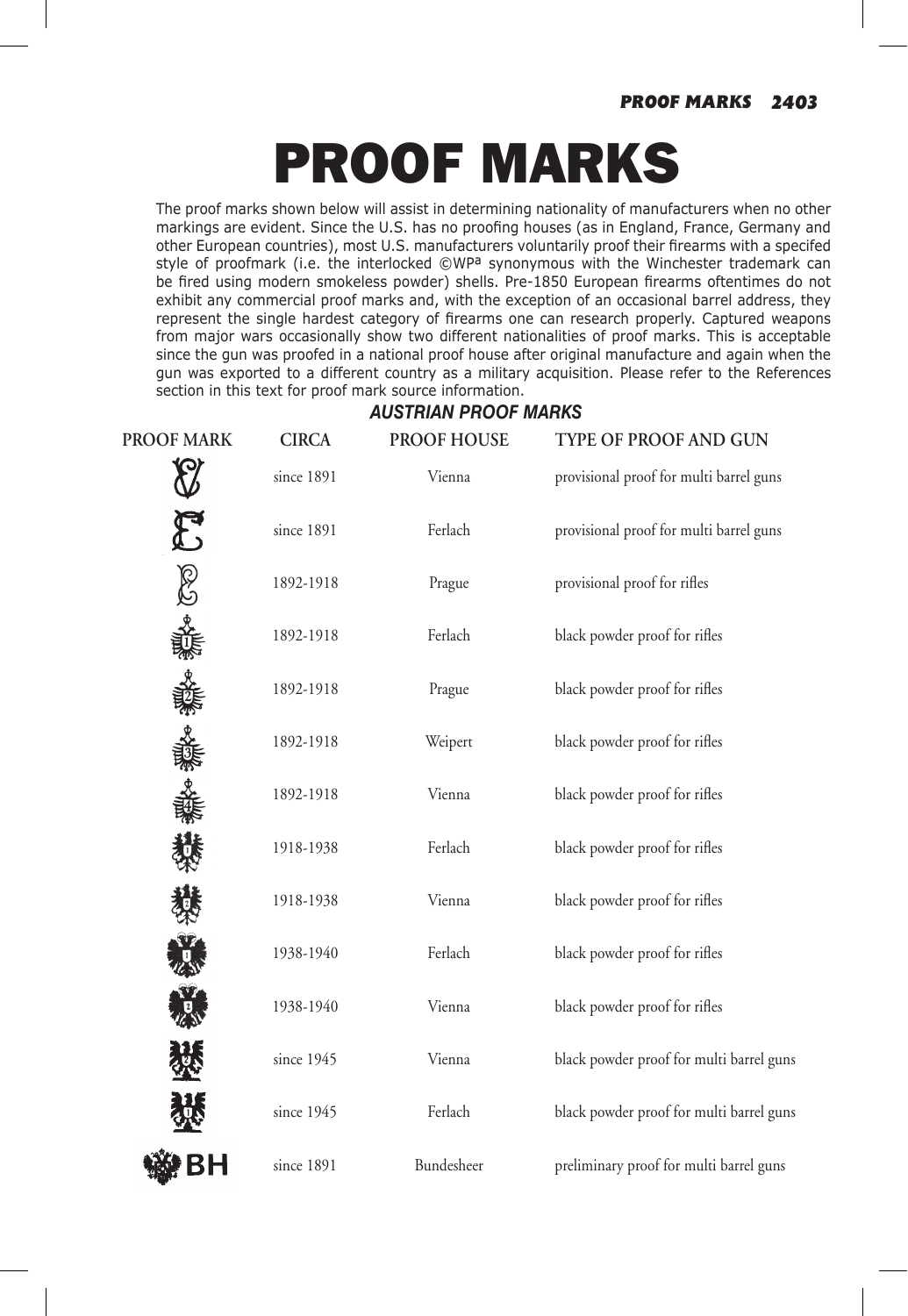## *2404 PROOF MARKS: AUSTRIAN PROOF MARKS, cont.*

| <b>PROOF MARK</b>         | <b>CIRCA</b>               | <b>PROOF HOUSE</b>         | TYPE OF PROOF AND GUN                                                                  |  |
|---------------------------|----------------------------|----------------------------|----------------------------------------------------------------------------------------|--|
|                           | 1891-1928                  | Budapest                   | smokeless powder proof for parabellum<br>pistols                                       |  |
|                           | <b>Since 1981</b>          | Ferlach                    | smokeless powder proof for parabellum<br>pistols                                       |  |
| ŊЬ                        | 1891-1931                  | Ferlach                    | smokeless powder proof for parabellum<br>pistols                                       |  |
| ŊЬ                        | since 1891                 | Vienna                     | smokeless powder proof for parabellum<br>pistols                                       |  |
|                           | 1891-1931                  | Weipert                    | smokeless powder proof for parabellum<br>pistols                                       |  |
|                           | <b>BELGIAN PROOF MARKS</b> |                            |                                                                                        |  |
| <b>PROOF MARK</b>         | <b>CIRCA</b>               | <b>PROOF HOUSE</b>         | <b>TYPE OF PROOF AND GUN</b>                                                           |  |
|                           | since 1852                 | Liege                      | provisional black powder proof for breech<br>loading guns and rifled barrels           |  |
| 承感                        |                            | Liege-                     | double proof marking for unfurnished<br>barrels                                        |  |
|                           |                            | Liege-                     | triple proof provisional marking for<br>unfurnished barrels                            |  |
| <b>ARCIC</b>              | since 1893                 | -Liege                     | definitive black powder proof for breech<br>loading guns, small bore guns and handguns |  |
| ↑<br>∜                    | since 1853                 | Liege                      | View stamp and inspectors mark for<br>firearms "Perron"                                |  |
|                           | since 1924                 | -Liege                     | Nitro proof for rifled barrel and parabellum<br>pistols                                |  |
| $\mathbb{R}^{\mathbb{C}}$ | since 1852                 | -Liege                     | rifled arms defense for smokeless proof<br>parabellum pistols                          |  |
|                           |                            | -Liege                     | Superior nitro proof                                                                   |  |
|                           |                            | <b>BRITISH PROOF MARKS</b> |                                                                                        |  |
| <b>PROOF MARK</b>         | <b>CIRCA</b>               | <b>PROOF HOUSE</b>         | <b>TYPE OF PROOF AND GUN</b>                                                           |  |
|                           | since 1856                 | London                     | provisional proof for barrels                                                          |  |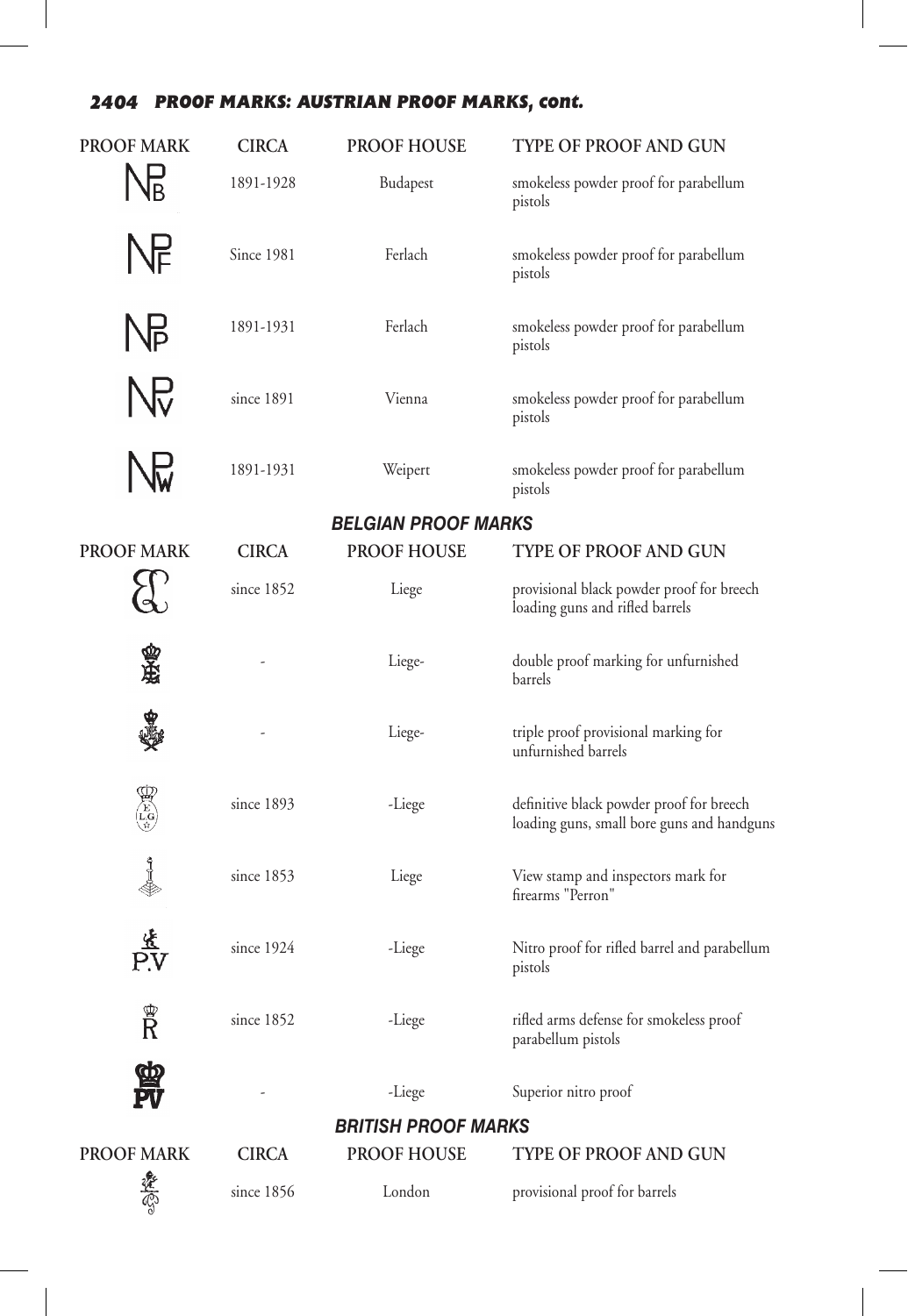## *PROOF MARKS: BRITISH PROOF MARKS - ENGLAND, cont. 2405*

| <b>PROOF MARK</b>                                                                               | <b>CIRCA</b> | <b>PROOF HOUSE</b> | TYPE OF PROOF AND GUN                                                |
|-------------------------------------------------------------------------------------------------|--------------|--------------------|----------------------------------------------------------------------|
|                                                                                                 | since 1856   | Birmingham         | provisional proof for barrels                                        |
| SA SHIFT                                                                                        | since 1637   | London             | definitive black powder proof for<br>shotguns, muzzle loader barrels |
| $\begin{pmatrix} \widehat{\mathbf{E}} \\ \mathbf{L} \mathbf{G} \\ \mathbf{\star} \end{pmatrix}$ | 1811-1892    | Liege              | black powder proof for rifles                                        |
| $x_3$                                                                                           | 1897-1923    | Liege              | black powder proof for rifles                                        |
| <b>数数</b>                                                                                       | 1891-1968    | Liege              | type EC. smokeless powder proof for rifles                           |
| <b>VACT</b><br>P.T.                                                                             | 1898-1968    | Liege              | type Pt. smokeless powder proof for rifles                           |
| $rac{1}{1}$<br>P.V.                                                                             | 1898-1968    | Liege              | smokeless powder proof for rifles                                    |
| 的儿子                                                                                             | since 1968   | Liege              | smokeless powder proof for rifles                                    |
| $\sum_{i=1}^{n}$<br><b>NP</b>                                                                   | since 1904   | London             | definitive nitro proof for all<br>guns - parabellum pistols          |
| <b>BNP</b>                                                                                      | since 1954   | Birmingham         | definitive nitro proof for barrel and action                         |
| 會<br>BP                                                                                         | since 1904   | Birmingham         | black powder proof only for parabellum<br>pistols                    |
| \$                                                                                              | 1868-1925    | London             | definitive special super power proof<br>for parabellum pistols       |
| 警SP<br>警                                                                                        | 1868-1925    | Birmingham         | voluntary special black powder proof                                 |
|                                                                                                 | 1868-1925    | London             | reproof marking for black powder rifles                              |
| Ŵ<br>Ŕ                                                                                          | 1868-1925    | Birmingham         | reproof marking for black powder rifles                              |
|                                                                                                 | 1868-1925    | Birmingham         | definitive black powder proof for shotguns                           |
|                                                                                                 | since 1904   | Birmingham         | definitive nitro proof for all guns                                  |
| 的暴入暴的                                                                                           | since 1670   | London             | view mark                                                            |
|                                                                                                 | since 1904   | Birmingham         | view mark                                                            |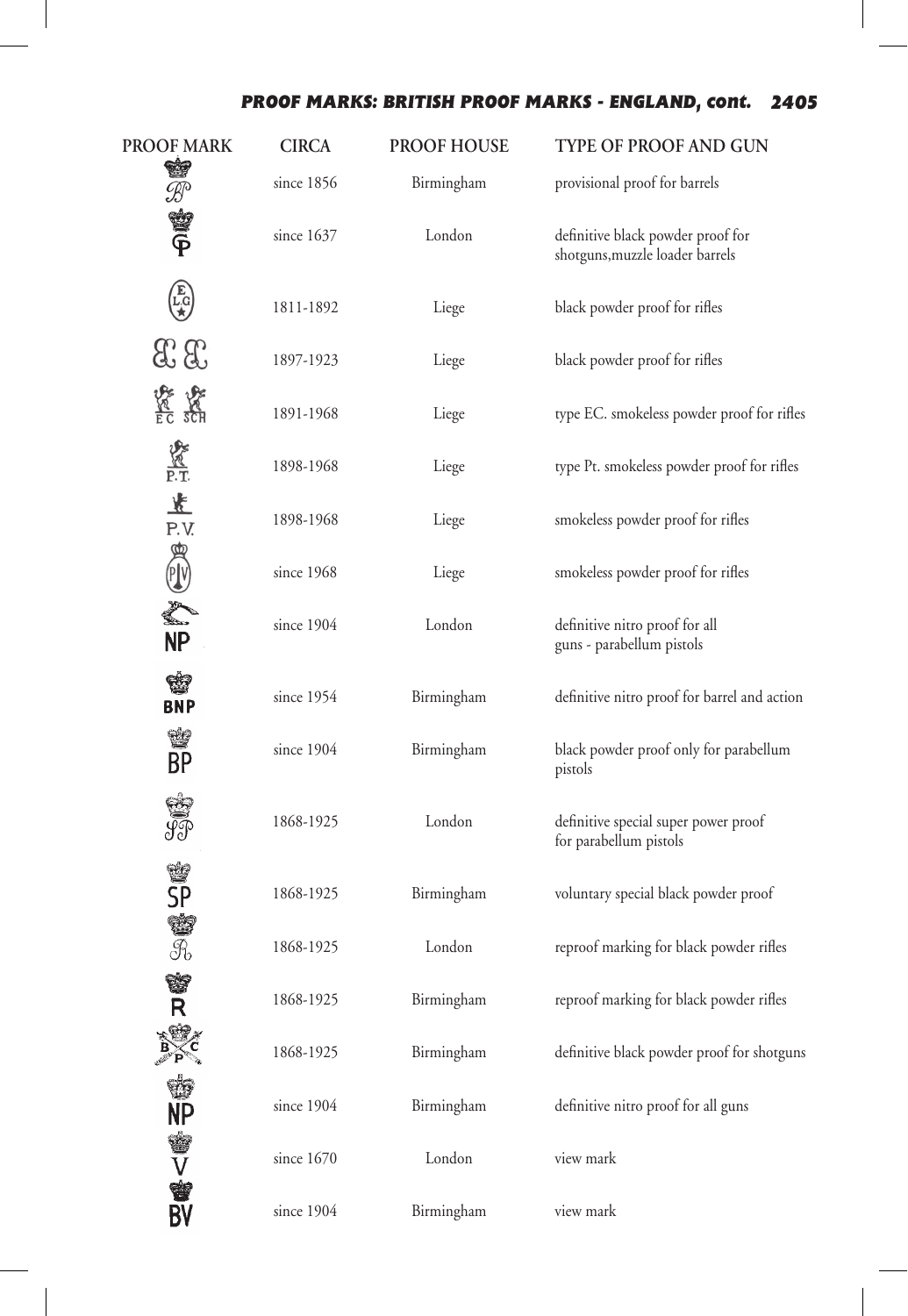## **FRENCH PROOF MARKS**

| PARIS HOUSE                        | ST ETIENNE HOUSE | CIRCA      | TYPE OF PROOF AND GUN                               |
|------------------------------------|------------------|------------|-----------------------------------------------------|
|                                    |                  | since 1897 | provisional proof unfinished short<br>barreled guns |
|                                    | <b>STETIENNE</b> | 1897       | standard proof for finished guns                    |
|                                    | <b>TETIENNE</b>  | 1897       | double proof finished and joined<br>barrels         |
|                                    | <b>STETIENNE</b> | 1897       | single barrel proof for<br>non-assembled guns       |
|                                    | F                | 1897       | finished black powder guns                          |
|                                    | F<br>E           | since 1962 | black powder proof for rifles                       |
| $\mathbf R$                        |                  | 1962-1972  | final black powder proof for rifles                 |
|                                    | š                | 1926-1962  | final black powder proof for rifles                 |
|                                    | $\frac{1}{2}$    | since 1962 | final black powder proof for rifles                 |
|                                    |                  | since 1900 | smokeless powder proof for rifles                   |
| ☆<br>PJ                            |                  | 1896-1926  | smokeless powder proof for rifles                   |
| ☆<br>PS                            |                  | 1896-1926  | smokeless powder proof for rifles                   |
| $\underset{PM}{\overset{1}{\sim}}$ |                  | 1896-1926  | smokeless powder proof for rifles                   |
| አት<br>የፐ                           |                  | 1900-1972  | smokeless powder proof for rifles                   |
| ☆☆<br>P.T                          |                  | 1926-1972  | smokeless powder proof for rifles                   |
|                                    |                  | 1962-1972  | final smokeless powder proof for rifles             |
| ☆PTR 山下 山上 R                       |                  | since 1962 | final smokeless powder proof for rifles             |
|                                    |                  | since 1982 | final smokeless powder proof for rifles             |
|                                    |                  |            |                                                     |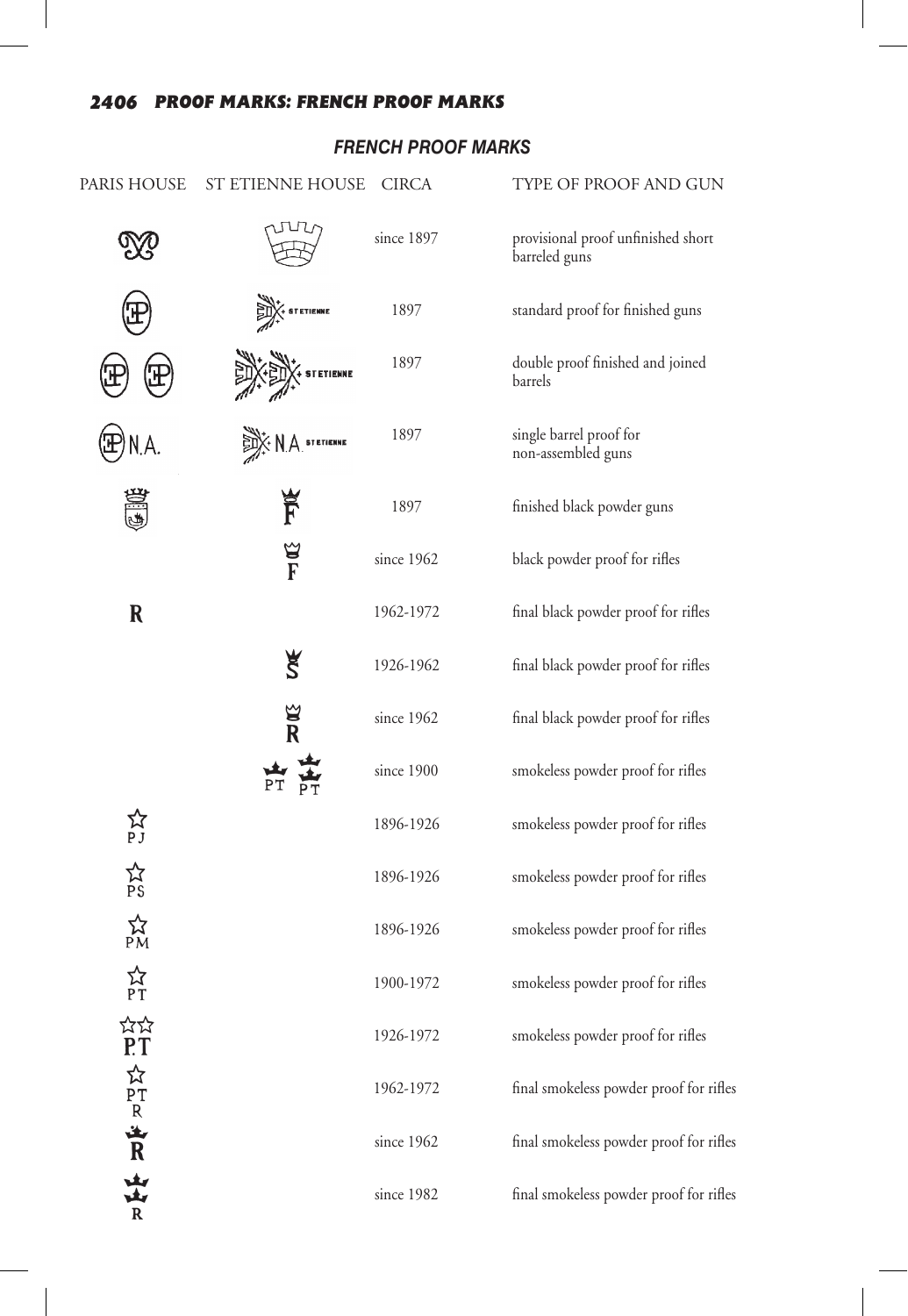#### *PROOF MARKS: FRENCH PROOF MARKS, cont. 2407*

|                               | PARIS HOUSE ST ETIENNE HOUSE | <b>CIRCA</b>              | TYPE OF PROOF AND GUN                                               |
|-------------------------------|------------------------------|---------------------------|---------------------------------------------------------------------|
|                               |                              | 1897                      | special proof for finished guns                                     |
|                               |                              | 1897                      | ordinary smokeless powder proof                                     |
|                               |                              | 1897                      | superior smokeless powder proo                                      |
|                               |                              | <b>GERMAN PROOF MARKS</b> |                                                                     |
|                               |                              |                           | Research continues for the inclusion of Pre-1950 German Proofmarks. |
| <b>PROOF MARK</b>             | <b>CIRCA</b>                 | <b>PROOF HOUSE</b>        | <b>TYPE OF PROOF AND GUN</b>                                        |
|                               | since 1952                   | Ulm                       |                                                                     |
|                               | since 1968                   | Hannover                  |                                                                     |
|                               | since 1968                   | Kiel (W. German)          |                                                                     |
|                               | since 1968                   | Munich                    |                                                                     |
|                               | since 1968                   | Cologne (W. German)       |                                                                     |
|                               | since 1968                   | Berlin (W. German)        |                                                                     |
| VV<br>AN<br>FB                | since 1952                   | Ulm                       | voluntary proof for hand/long guns                                  |
|                               | since 1952                   | Ulm                       | repair proof for major gun parts                                    |
| M                             | since 1952                   | Ulm                       | provisional black powder for shotgun<br>& multi barreled rifles     |
| m<br>N                        | since 1952                   | Ulm                       | definitive nitro proof for all guns                                 |
| ℳℷ                            | since 1952                   | Ulm                       | definitive black powder for smokeless<br>ammo guns                  |
| <b>ANS CONTROL CONTRACTOR</b> | since 1952                   | $U\!I\!m$                 | Flobert for special purpose guns signal,<br>flare, gas, & stun guns |
|                               | since 1945                   | E. German, Suhl           | smokeless powder proof                                              |
|                               | since 1950                   | E. German, Suhl           | 1st black powder proof for rifled barrels                           |
|                               | since 1950                   | E. German, Suhl           | nitro powder proof                                                  |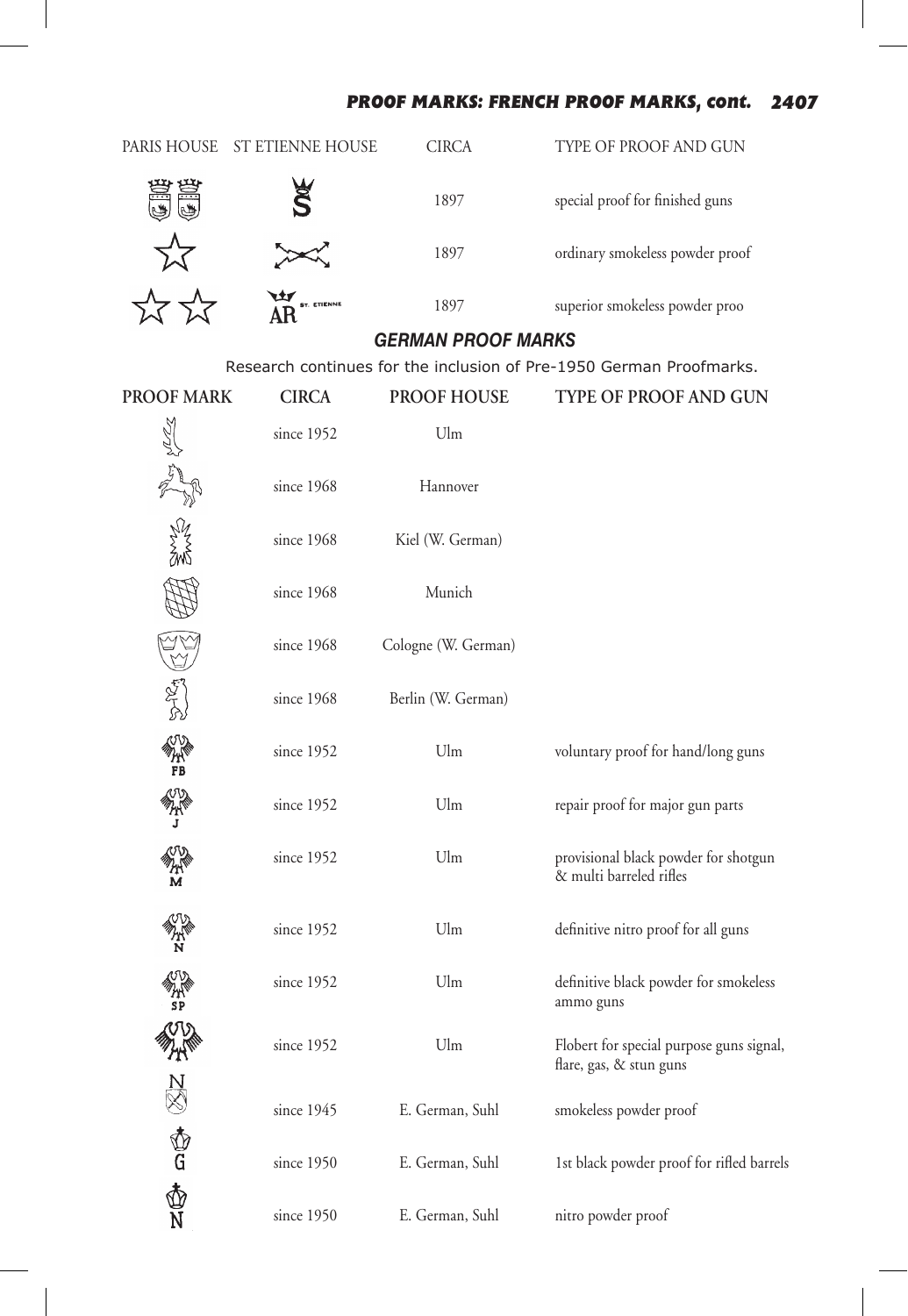#### *2408 PROOF MARKS: GERMAN PROOF MARKS, cont.*

| <b>PROOF MARK</b> | <b>CIRCA</b> | <b>PROOF HOUSE</b>         | <b>TYPE OF PROOF AND GUN</b>                                     |
|-------------------|--------------|----------------------------|------------------------------------------------------------------|
| Ů<br>R            | since 1950   | E. German, Suhl            | repair proof                                                     |
| \$<br>S           | since 1950   | E. German, Suhl            | 1st black powder proof for smooth<br>bored barrels               |
| あし<br>めんの         | since 1950   | E. German, Suhl            | inspection mark                                                  |
|                   | since 1950   | E. German, Suhl            | choke-bore barrel mark                                           |
|                   |              | <b>ITALIAN PROOF MARKS</b> |                                                                  |
| <b>PROOF MARK</b> | <b>CIRCA</b> | <b>PROOF HOUSE</b>         | <b>TYPE OF PROOF AND GUN</b>                                     |
|                   | since 1951   | <b>Brescia</b>             | provisional proof for all guns                                   |
|                   | since 1951   | Gardone                    | provisional proof for all guns                                   |
|                   | since 1951   | Gardone & Brescia          | definitive proof for guns with<br>smokeless powder               |
| <b>FINITO</b>     | since 1951   | Gardone & Brescia          | finish proof for firearms ready for sale                         |
|                   | since 1951   | Gardone & Brescia          | 1st black powder proof                                           |
|                   |              | <b>SPANISH PROOF MARKS</b> |                                                                  |
| <b>PROOF MARK</b> | <b>CIRCA</b> | <b>PROOF HOUSE</b>         | <b>TYPE OF PROOF AND GUN</b>                                     |
|                   | since 1910   | Eibar                      | provisional black powder proof for shotguns                      |
|                   | since 1910   | Eibar                      | temporary black powder proof for shotguns                        |
|                   | since 1910   | Eibar                      | final black powder proof for breech loading<br>shotguns          |
|                   | since 1910   | Eibar                      | final smokeless powder proof for breech<br>loading shotguns      |
| <b>SCH</b>        | since 1910   | Eibar                      | reinforced smokeless powder proof for<br>breech loading shotguns |
| 美运                | since 1910   | Eibar                      | provisional proof for shotguns                                   |
|                   | since 1910   | Eibar                      | final black powder proof for breech loading<br>shotgun           |